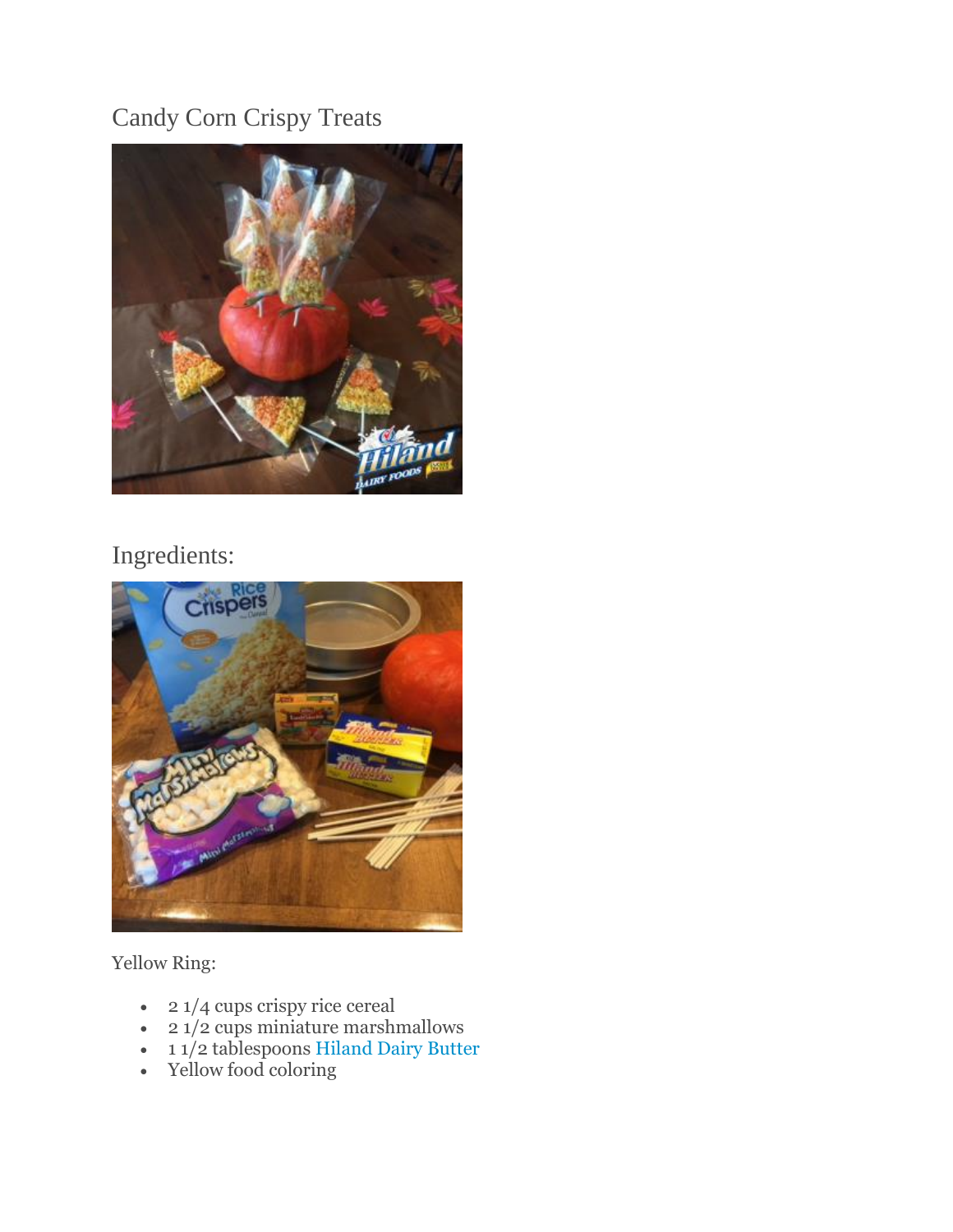### Orange Ring:

- $\cdot$  11/2 cups crispy rice cereal
- $\cdot$  1  $3/4$  cups miniature marshmallows
- 1 tablespoon [Hiland Dairy Butter](http://hilanddairy.com/products/butters/)
- Orange food coloring

### White Center:

- 3/4 cups crispy rice cereal
- $\cdot$  3/4 cups miniature marshmallows
- 1 tablespoon [Hiland Dairy Butter](http://hilanddairy.com/products/butters/)

# Directions:

Lightly coat an 8×8-inch circular cake pan with cooking spray.

### **Yellow Ring:**

Combine marshmallows and butter in a microwave-safe bowl.



Microwave for approximately 1 minute.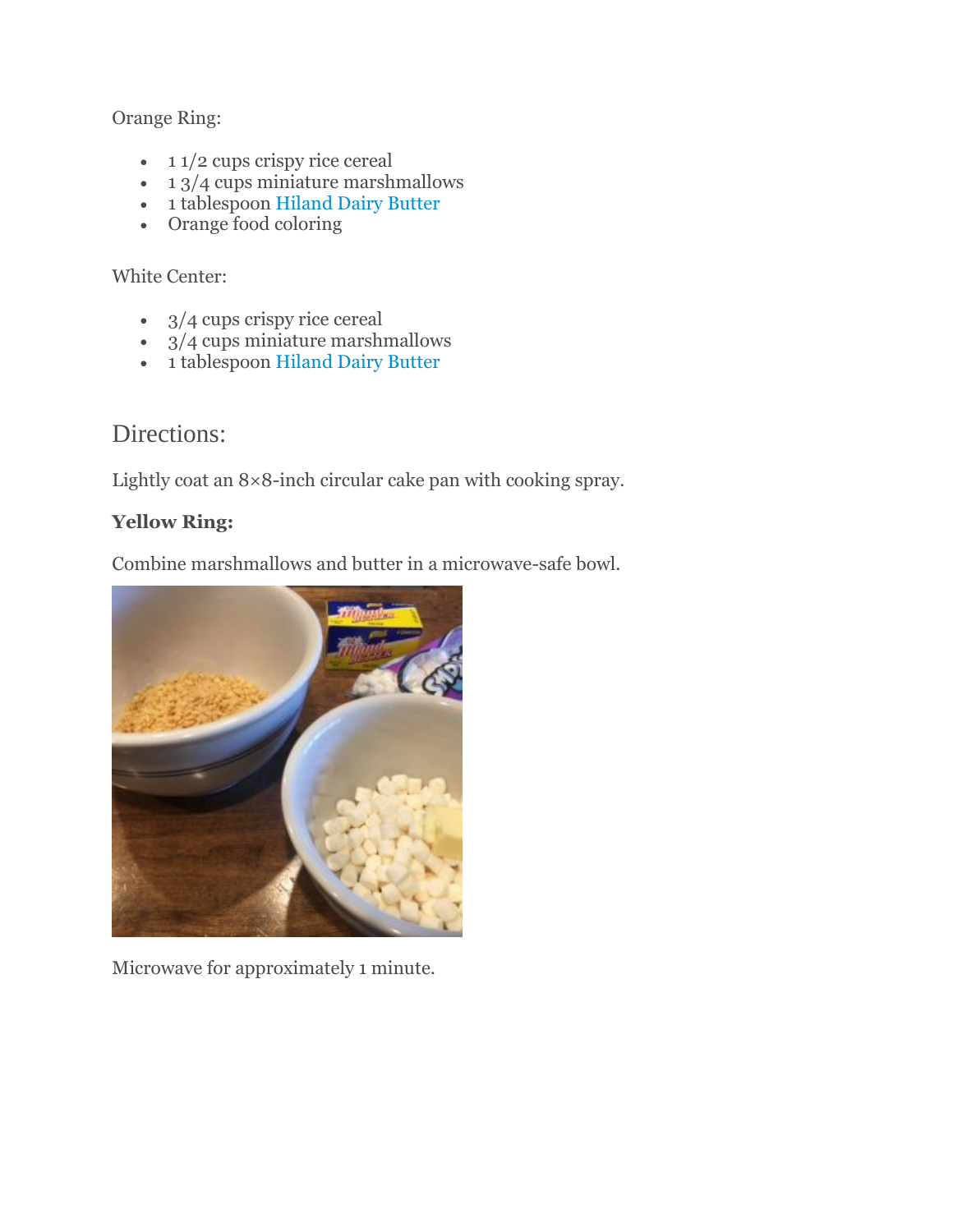

Stir in 5-7 drops of yellow food coloring until the mixture is smooth and fully combined.



Pour in the crispy rice cereal and stir until all the cereal grains are covered with the marshmallow mixture.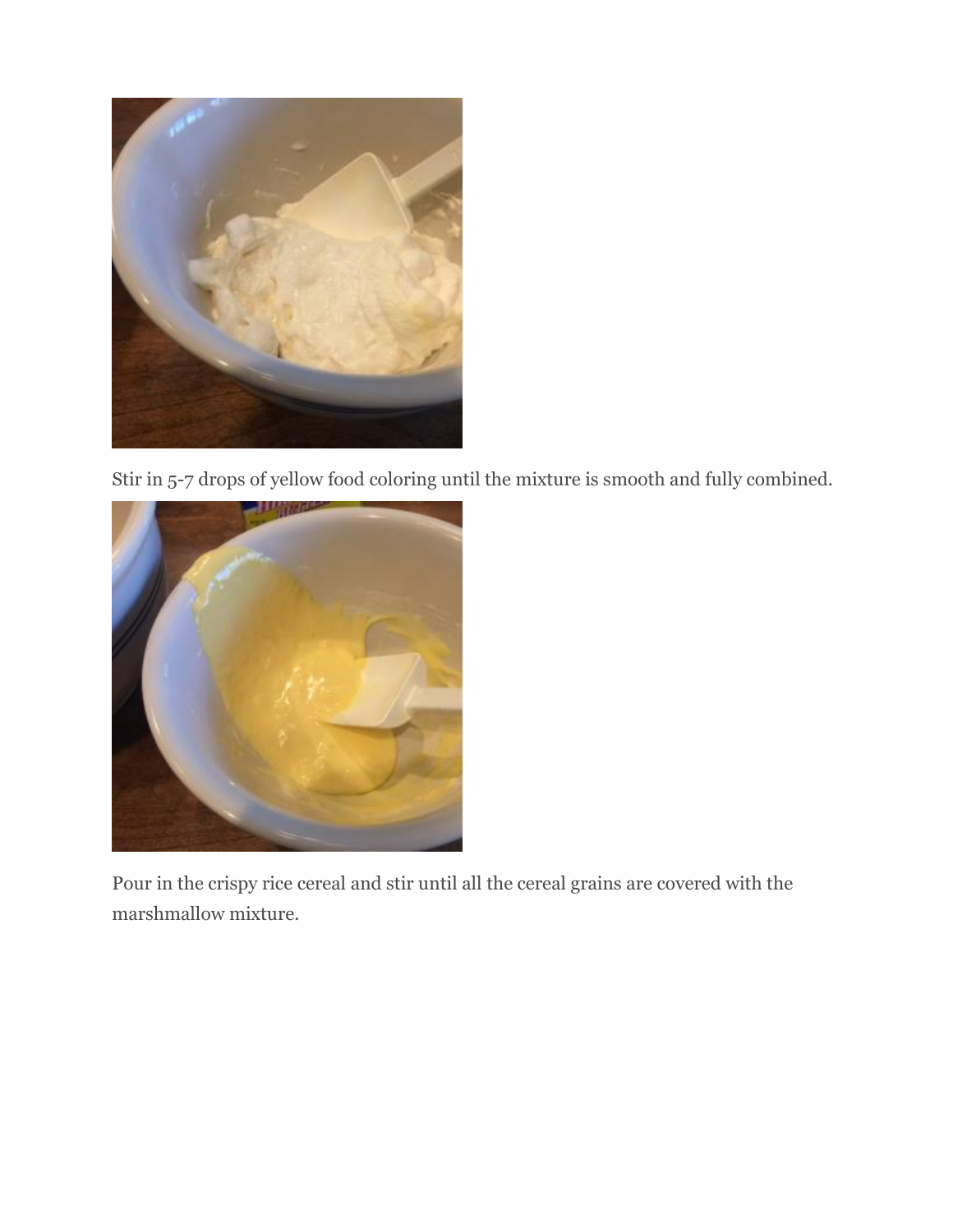

Spray your fingers with the cooking spray and create a ring about 1 ½-inches wide around the outside of the cake pan.



## **Orange Ring:**

Repeat the same process for the orange layer, but shorten the microwave time to about 45 seconds. Create an orange inner circle next to the yellow circle, leaving about 2 inches for the white center.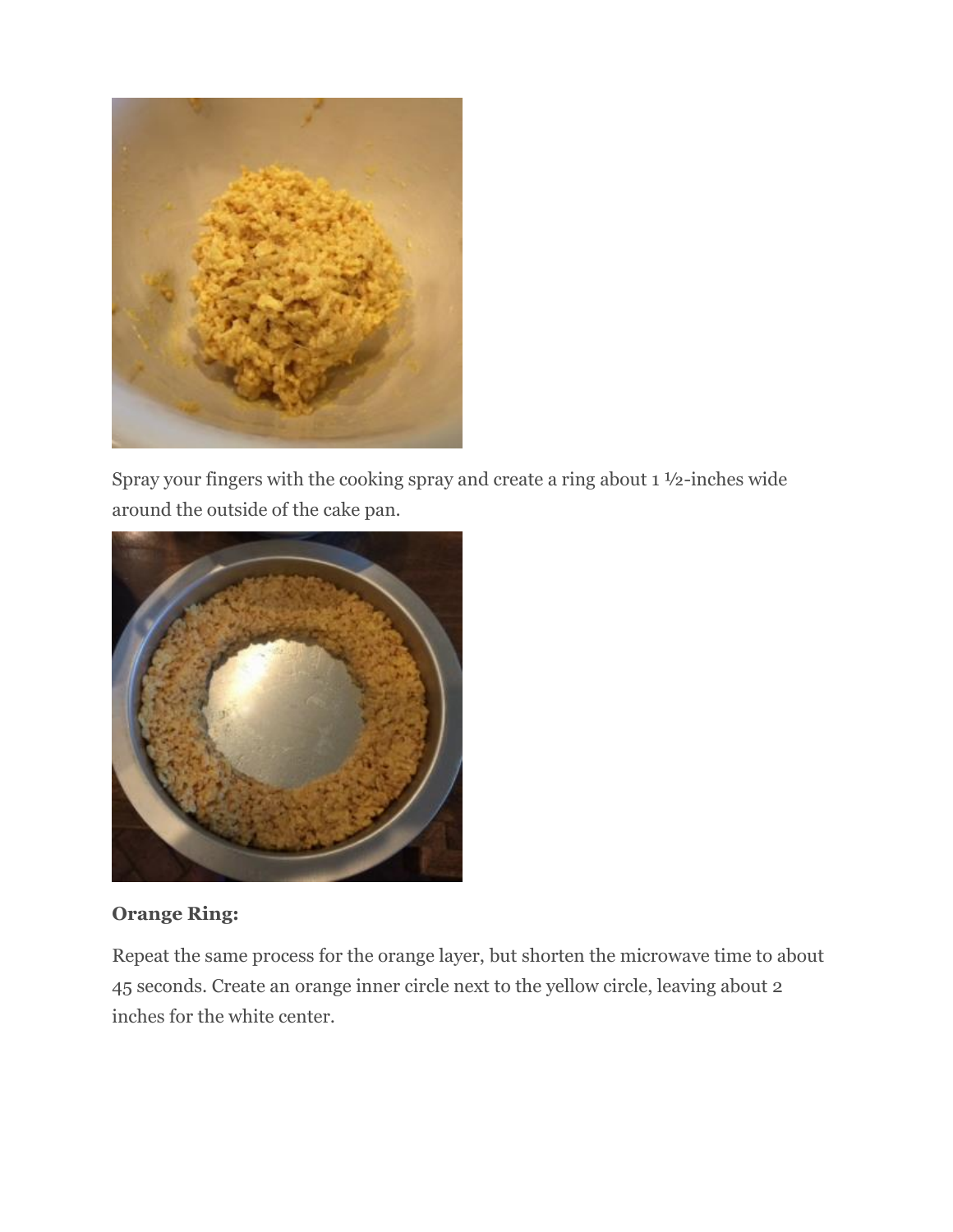

## **White Ring:**

Repeat the same process as the first two rings, but microwave the marshmallow mixture for only 30 seconds. Fill the center with the white cereal mixture and press down all the layers across the surface of the pan so they stick well together.



Flip the pan onto a cutting board and cut the crispy rice candy corn into triangular sections.